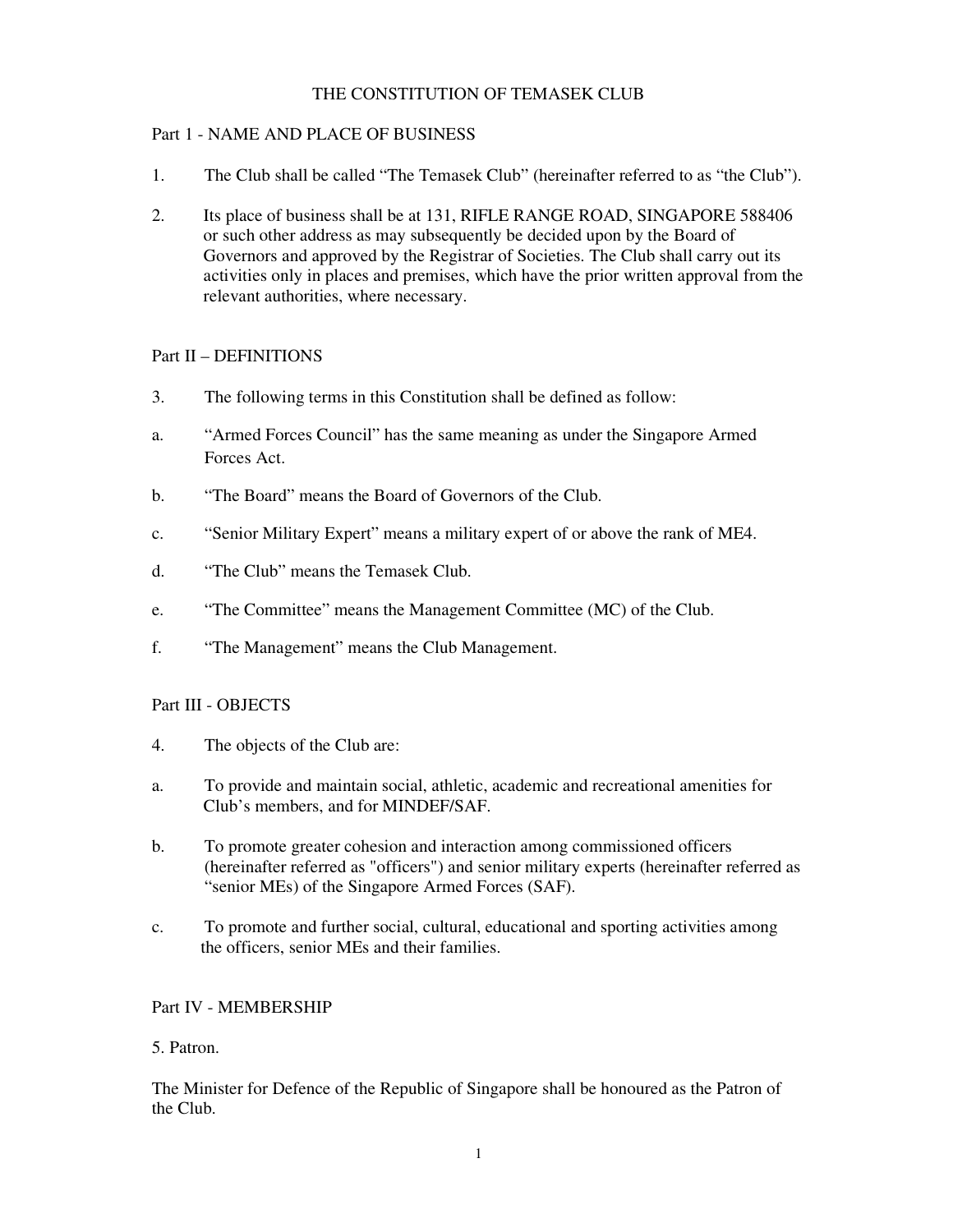## 6 - Ordinary Members

- a. All regular and full-time national service Officers and senior military experts of the SAF may be approved by the Management Committee to be admitted as Ordinary Members of the Club.
- b. Upon leaving the active service, these regular and full-time national service officers and senior military experts shall immediately cease to be Ordinary Members of the Club.
- c. Ordinary Members shall have the right to:
	- (i) Vote at General meetings; and
	- (ii) Hold office in accordance with the Constitution.
- 7 Ordinary (Pioneer) Members)
- a. All Ordinary Members of the Club as at 31 March 2010 and who have opted to continue their membership shall be referred to as Ordinary (Pioneer) members.
- b. Ordinary (Pioneer) Members shall have the right to:
	- (1) Vote at General Meetings; and
	- (2) Hold office in accordance with the Constitution

### 8 – Spouses Members

The spouses of Ordinary (Pioneer) Members, Ordinary Members, Associate Members or Term Members may be approved by the Management Committee to be admitted as Spouse Members of the Club. Spouse Members shall have no right to vote and no right to hold office in the Club.

### 9 - Term Members

- a. Selected individuals who were active officers of the SAF previously and holding the status of National Service, Rover or Volunteer servicemen of the SAF may be invited to join the Club as Term members for such period as the Management Committee may deem fit.
- b. Term Members shall have the right to hold office in accordance with the Constitution. They shall have no right to vote.
- c. Officers who are eligible for Ordinary Membership shall not be admitted as Term Members.
- 10 Associate Members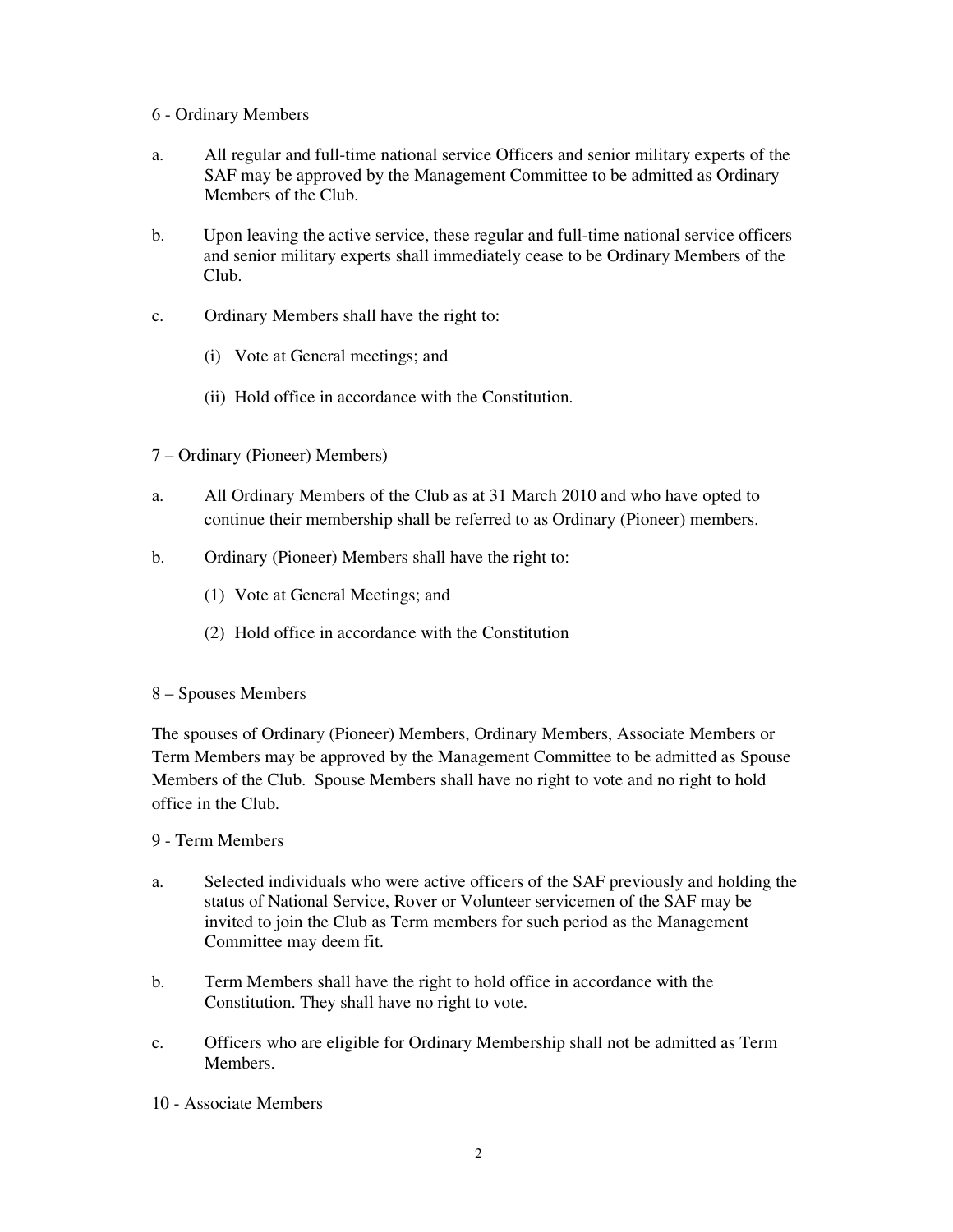- a. The following persons may be invited to join the Club as Associate Members for such period as the Management Committee may deem fit.
	- (1) Members of the Board of Governors who are not regular officers of the SAF.
	- (2) Ex-Officio member of the Board.
	- (3) Officers leaving service with Post-Retirement Benefits.
	- (4) Anyone, as determined by the Management Committee, who can contribute or bring added value to the Club.
- b. The spouse of an Ordinary or Ordinary (Pioneer) Member may be approved and admitted as an Associate Member upon the death of the Ordinary or Ordinary (Pioneer) Member.
- c. Associate Member, who is not a member or ex-officio member of the Board, may hold office in accordance with the Constitution. They shall have no right to vote.

#### 11 - Honorary Members

The Board or Management Committee may in its sole discretion honour any person, including but not limited to ex-Ministers for Defence and ex-Presidents of the Club, by making him an Honorary Member of the Club for such period as the Board may deem fit. Honorary Members shall have no right to vote. They shall have the right to hold office in the Club.

### 12 - Corporate Members

- a. The Board of Governors may in its sole discretion admit companies or corporations as Corporate Members. Corporate Members shall have no right to vote and no right to hold office in the Club.
- b. The term of Corporate Membership shall be six (6) years unless otherwise determined by the Management Committee.
- c. A Corporate Member may nominate up to a maximum of three (3) persons attached to Or employed by the Corporate Member as its nominee(s) and such person(s) shall upon the approval by the Management Committee and upon payment of such fees imposed by the Management Committee be entitled to enjoy the rights and privileges of an Associate Member.
- d. A Corporate Member shall be liable for the payment of all subscriptions, fees and monies due on account of its nominees with the Club.
- 13. Honorary, Associate, Spouse and Corporate Members shall not be entitled to vote at General meetings; and Honorary, Spouse and Corporate Members shall not be allowed to hold office in accordance with this Constitution.
- 14. The Management Committee may upon the recommendation of the Secretary, in its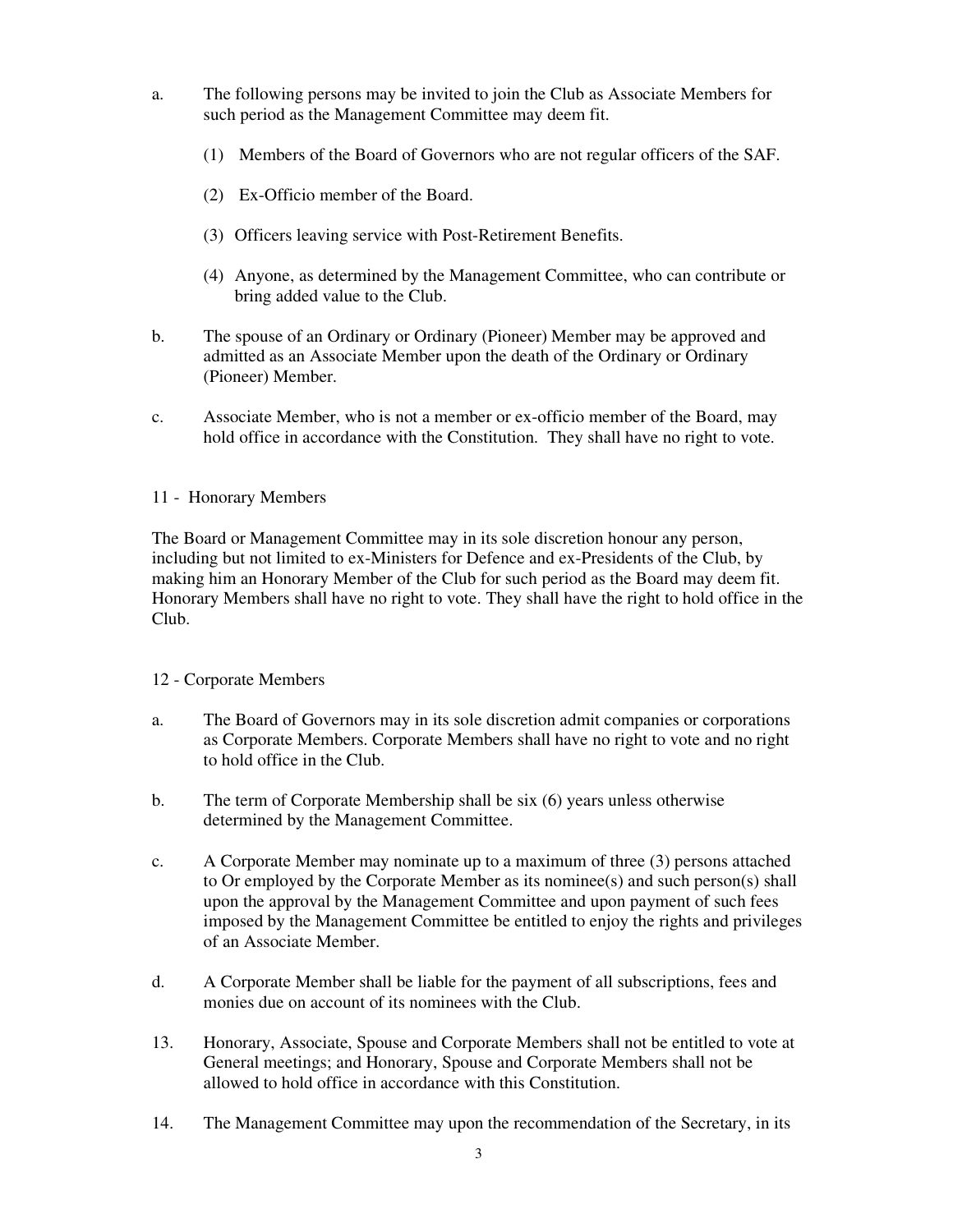sole discretion, admit officers of the SAF not mentioned in Article 6a herein as Associate Members.

- 15 Absent Members
- a. Any member
	- (1) Who remains outside Singapore for the purpose of official duty for a period exceeding three (3) months; or
	- (2) Who resides outside Singapore for a period exceeding twelve (12) months; (hereafter referred to as "Absent Member") shall give written notice to the Club prior to the date of his intended departure in his application for absent membership.
- b. The written notice shall state the reason for and the expected period of residence Outside Singapore and shall be accompanied by such proof thereof as the Club may require. The written notice shall also specify the member's overseas forwarding address.
- c. An Absent Member must reapply to extend his absent membership with supporting documents upon the expiry of his absent membership failing which his membership will revert to its original status and the member shall be liable to pay the full monthly prevailing subscription fee.
- d. An Absent Member shall within seven (7) days upon his return to Singapore inform the Club in writing of his return in order to be reinstated as a member.
- e. An Absent Member need not pay subscription fee during the period of absence but the monthly subscription shall be paid in full for the months in which he depart and return.
- f. When an Absent Member is in arrears for a period exceeding three (3) months, the Club shall send a registered demand letter to the Absent Member's overseas forwarding address requiring him to settle the arrears within thirty (30) days thereof. Failing which he shall suspend or cease to be member of the Club.
- g. Subject to the approval of the Management Committee and payment of such fees and/or charges for the use of the Club's facilities and amenities, an Absent member may use the Club's facilities and amenities if he returns to Singapore for a period not exceeding one (1) month.

### PART V - CESSATION OF MEMBERSHIP

16. Termination.

Any member, except Ordinary Members (in active service with the SAF) may apply to terminate by giving one (1) month's notice in writing of such resignation to the Secretary but such member shall be liable, in addition to all arrears and other monies (if any) due from him to the Club, to pay the subscription due for the month in which notice is given.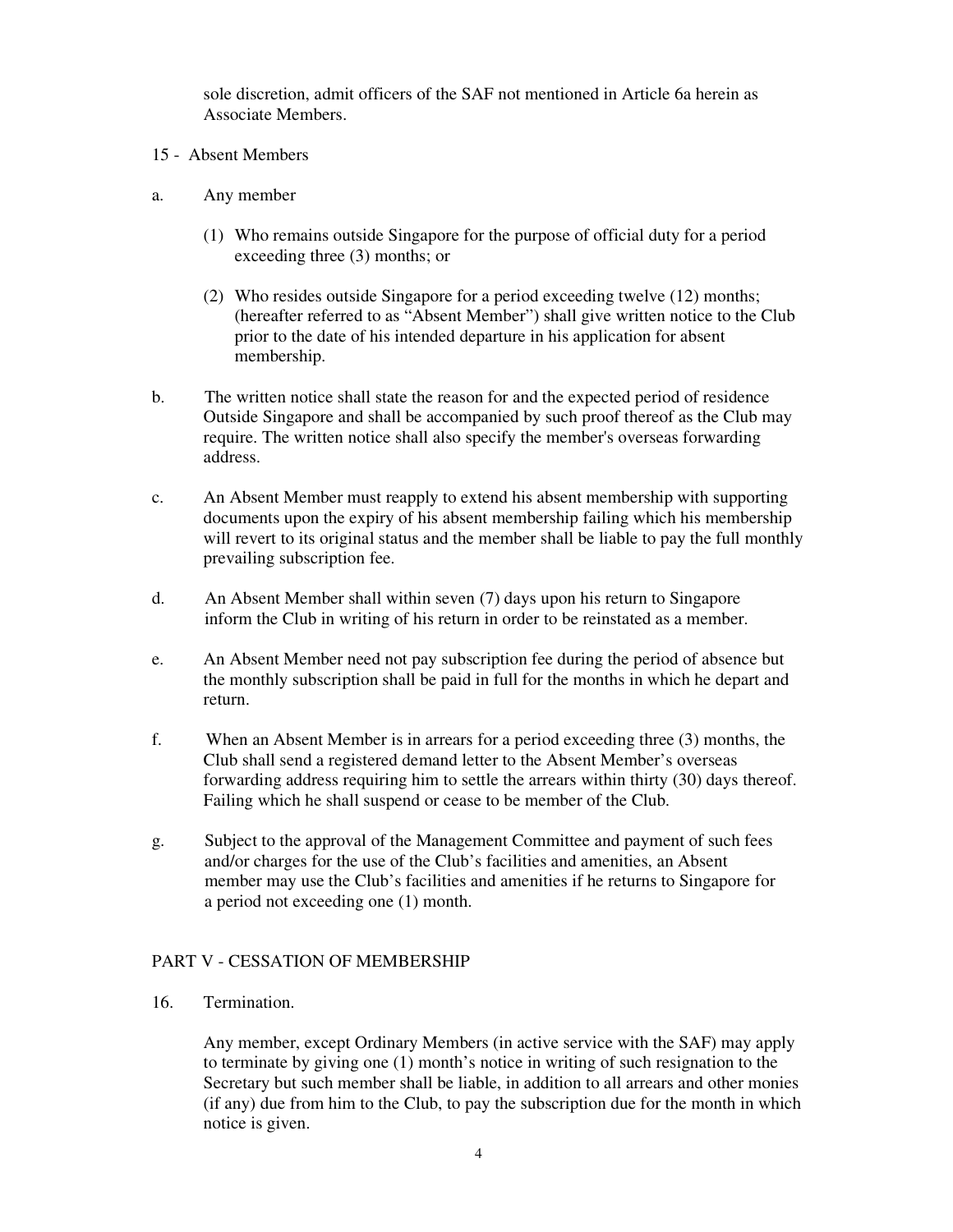- 17. Expulsion. A member may be expelled in accordance with Article XII of the **Constitution**
- 18. Other reasons for cessation of membership. The Management Committee may in its sole discretion terminate the membership of any member in the following circumstances:
- a. Death of the member;
- b. When the member ceases to fulfill the criteria for membership;
- c. Where the member fails to renew his membership within one (1) month of its expiration;
- d. Where the member has been adjudicated a bankrupt;
- e. Where the member has been convicted of any offence involving an act of violence or dishonesty whether or not the offence is punishable by imprisonment;
- f. Where the member resides outside Singapore to evade legal process; and/or
- g. Any other circumstances provided in this Constitution or the Rules and Regulations made thereunder.

#### PART VI - ENTRANCE FEES, SUBSCRIPTIONS AND OTHER PAYMENTS

- 19. Entrance Fees. The entrance fee payable by each category of members shall be such sum as the Management Committee may from time to time determine. Such entrance fee shall be deemed to be a debt due to the Club and shall not be refunded to the member or transferable by the member to any other person under any circumstances.
- 20. Monthly Subscription.
- a. The monthly subscription payable by different categories of members except Honorary Members shall be such sum as the Management Committee may from time to time determine.
- b. The monthly subscription shall be chargeable from a date to be fixed by the Management Committee and shall thereafter be payable in advance on the first day of each calendar month.
- c. If a member falls into arrears with his subscription or other dues, he shall be informed immediately by the Club. If he fails to settle his arrears within four (4) weeks of their becoming due, the Management Committee may order that his name be posted on the Club's notice board and that he be denied the privileges of membership until he settles his account. If he falls into arrears for more than three (3) months, he will automatically cease to be a member and the Management Committee may take legal action against him provided that they are satisfied that he has received due notice of his debts.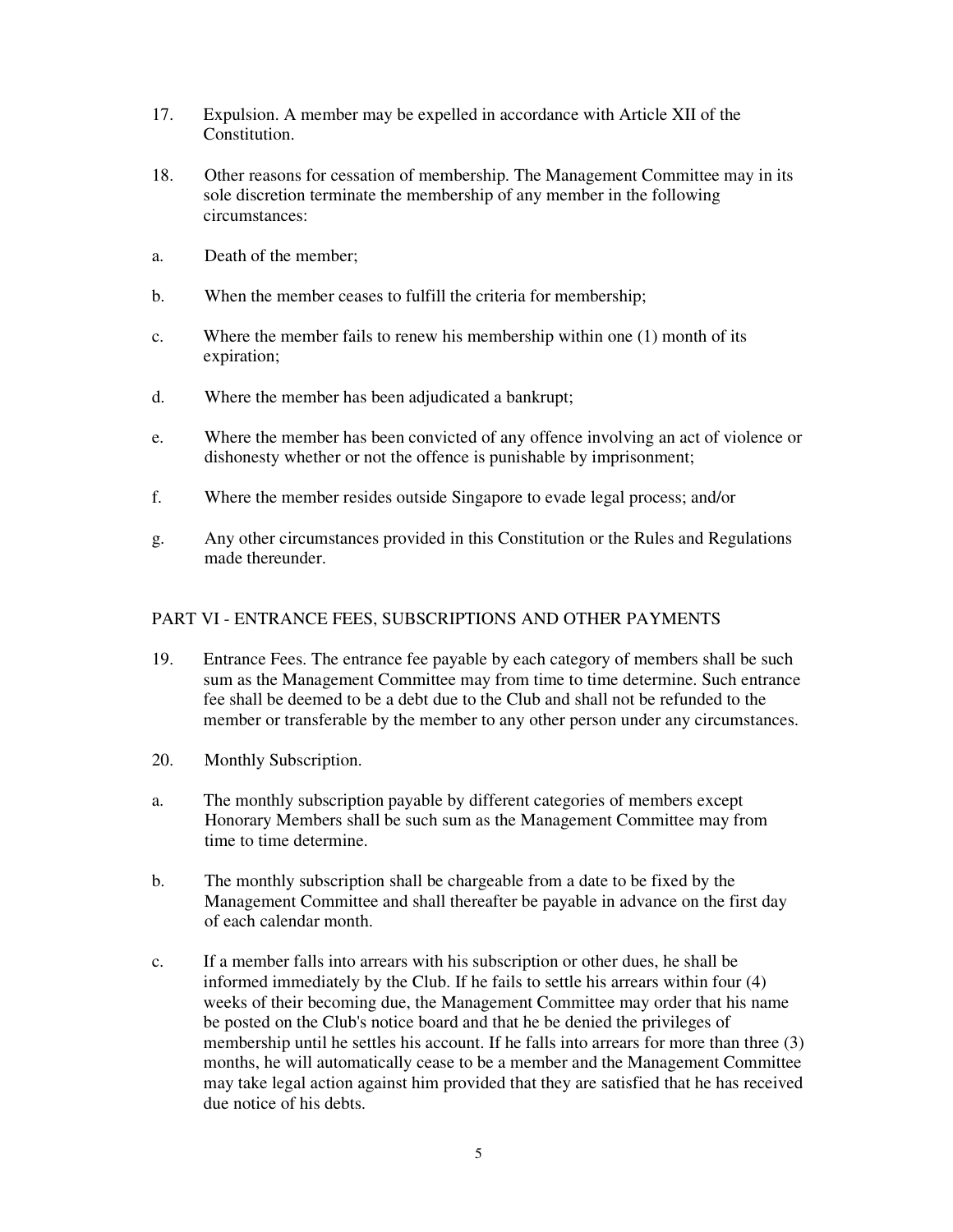- d. The Management Committee may at its discretion waive, suspend or vary the monthly subscription payable by any category of Members.
- e. The Management Committee may impose interest on sums that are due and unpaid at such rate as it may from time to time determine.
- 21. Re-application Fee. Any member who has previously resigned from the Club shall have to pay, in addition to the entrance fee, a re-application fee of such sum which the Management Committee may from time to time determine.
- 22. Other Fees and Charges.
- a. The Management Committee may levy such fees and/or charges for the use of the facilities or amenities of the Club.
- b. Any additional fund required for special purposes may only be raised from members with the consent of the general meeting of the members.
- 23. Legal Costs. A member shall pay to the Club all legal costs including those on a solicitor and client basis and all other costs, charges and expenses chargeable or incurred by the Club for any action, proceeding or notice of demand taken towards recovery of any outstanding debts or monies due from the member, or towards enforcing any of the provisions of or arising from any breach or non-observance of the Constitution or rules and regulations or other terms and conditions of the Club.

### PART VII - BOARD OF GOVERNORS

- 24. Composition. The Board of Governors, (hereinafter referred to as "the Board" shall consist of:
- a. The Chairman of the Board, who shall be the President of the Club, appointed by the Armed Forces Council for such term as may be specified by the Armed Forces Council; and
- b. Such number of Board members as shall be appointed by the Chairman of the Board.
- 25. Responsibility. The Board shall be responsible for laying down the policies of the Club in consonance with and in furtherance of the objects of the Club.
- 26. Powers. The Board shall have the power to:
- a. Appoint the members of the Management Committee for such period or periods as it deems fit.
- b. Co-opt persons to attend the Board or Management Committee meetings. Such persons may take part in the proceedings but shall not be entitled to vote.
- c. Dismiss or discipline any member of the Management Committee and appoint any person to fill any vacancy arising from dismissal or resignation.
- d. Approve with or without amendment the Annual Estimates of Income and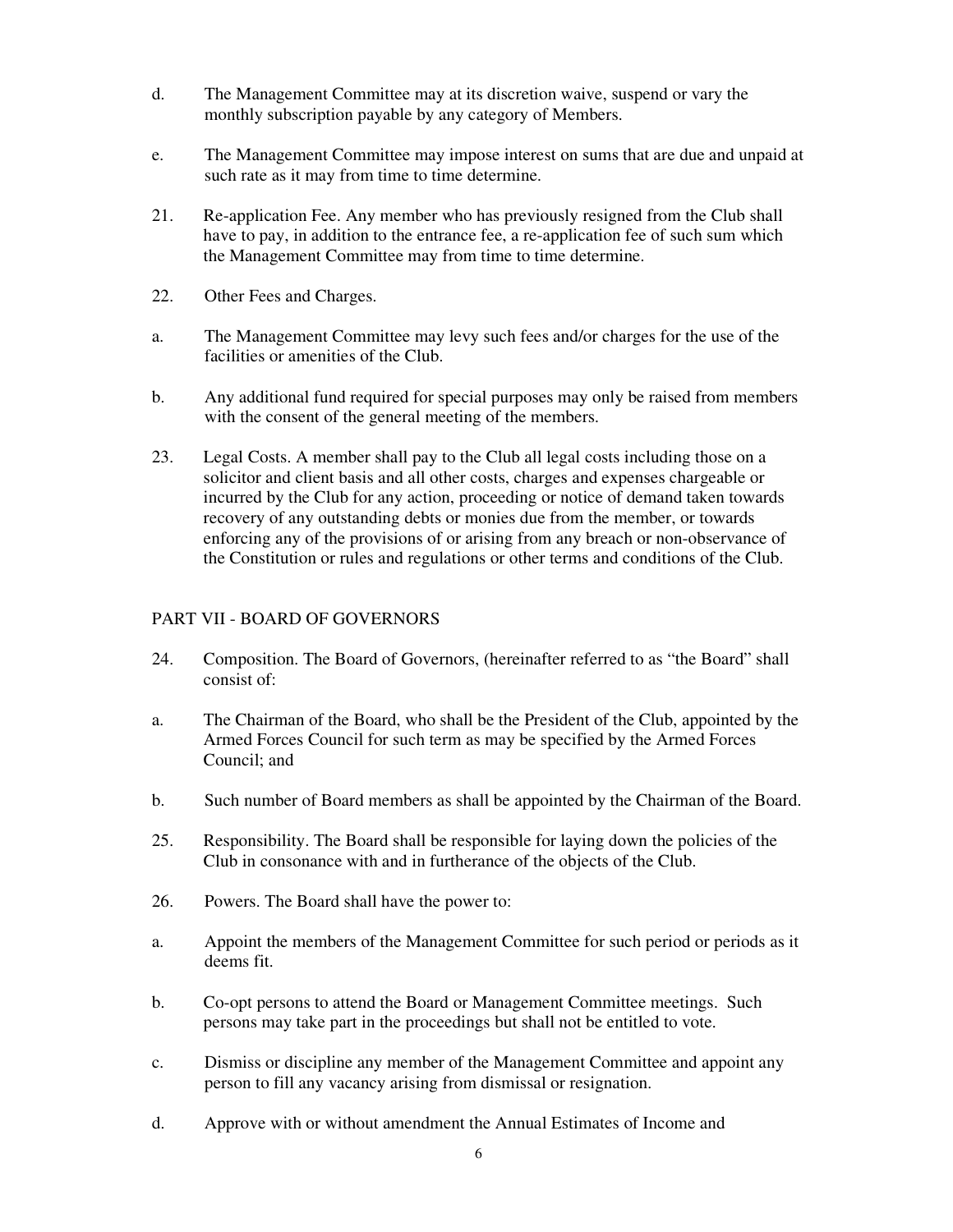Expenditure of the Club.

- e. Exercise supervision and control over the Management Committee, all subcommittees and employees of the Club.
- f. Delegate such powers, functions and duties to the Management Committee or any member thereof as it may deem fit.
- g. Amend or approve any amendments to the Constitution except for Part III (Objects), Part IV (Membership), Part VII (Board of Governors), Part XII (Trustees) and Part XX (Dissolution).
- h. Issue such directive or orders pertaining to the conduct of the affairs of the Club from time to time and as may be necessary or expedient to do so.
- i. Decide upon any matter not provided for in the Constitution
- 27. Meetings of the Board of Governors.
- a. The Board shall meet at least twice a year.
- b. The Secretary of the Board meeting shall give at least seven (7) days' notice in writing for any Board meeting, unless directed otherwise by the Chairman of the Board.
- c. At least half of the Board members shall be present to constitute a quorum.
- d. The Chairman or the acting Chairman of the Board shall assume the Chair at all meetings of the Board. If both are absent, one of the other members of the Board shall be elected to the Chair.

Part VIII - The Management Committee

- 28. Composition
- a. Subjected to Article 29a, the Management Committee shall be appointed by the Board and shall consist of the following persons:
	- (1) Chairman/ Club Vice President
	- (2) Vice Chairman 1
	- (3) Vice Chairman 2
	- (4) Honorary Secretary
	- (5) Assistant Honorary Secretary
	- (6) Honorary Treasurer
	- (7) Assistant Honorary Treasurer
	- (8) Chairman Sub-Committees
	- (9) Ex officio members
	- (10)Ordinary Committee members
- b. The total number of the members of the Management Committee shall not exceed 20,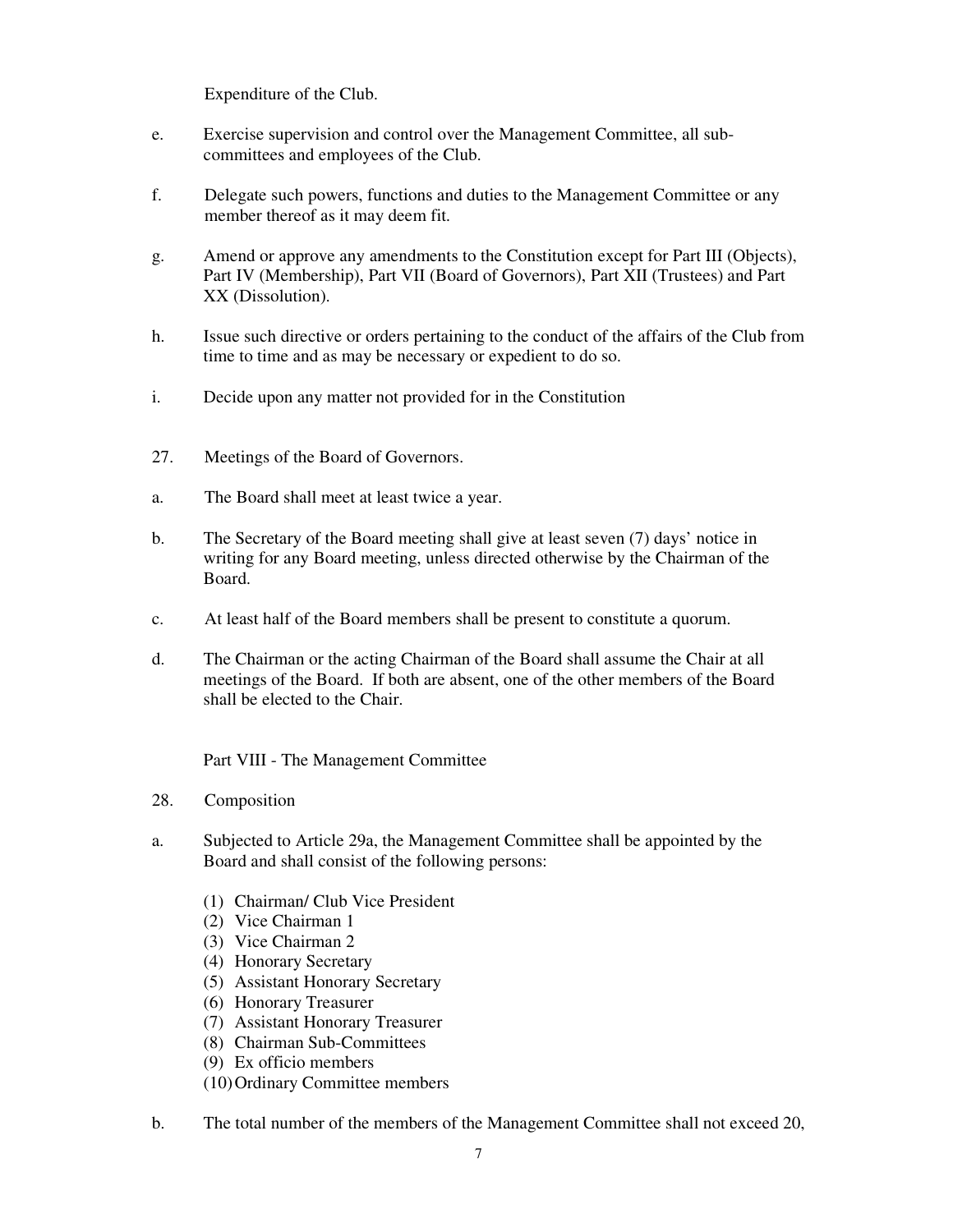not including the Ex officio members.

- 29. Functions. The Management Committee shall:
- a. Implement policies of the Club as laid down by the Board.
- b. Be responsible for overseeing the Club's activities, ensuring the club management is well run and deliver the outcomes for which it has been set up.
- c. Provide direction and guidance in the Club's development and improvement plans.
- d. Submit for the approval of the Board the Annual Estimates and Income and Expenditure.
- e. Seek the approval of the Board for all expenditure for which funds have not been provided in the Annual Estimates.
- f. Perform such functions or duties which the Board may from time to time delegate or authorise.
- 30. Powers. Without prejudice to the powers conferred on the Board by the Constitution, the Management Committee shall have the power to:
- a. Appoint and exercise control over all sub-committees of the Club.
- b. Dismiss any member of the sub-committees of the Club and to fill the vacancies thus arising.
- c. Make from time to time Rules for the proper administration of the Club and its facilities and for the conduct of its activites not inconsistent with this Constitution, and to amend or rescind such Rules.
- d. Approve or reject applications for the use of the Club facilities and properties provided that such use is not in conflict with the objects of the Club.
- e. Approve or reject any application for membership and impose such restrictions as may be necessary on the number of members.
- f. Withdraw or suspend at any time the privileges conferred by the Club on any member or guest.
- g. Take such disciplinary action against any member of the Club who has acted in any manner which is in its opinion prejudicial to the interest of the Club, or who has contravened any of the provisions of the Constitution or Rules of the Club.
- h. Levy subscriptions, charges, interests, dues or fines at such rate and for such period as it may determine from time to time in respect of the use or enjoyment by a member of any of the Club's premises or facilities.
- i. Appoint, control or dismiss any servant, employee or agent upon such terms and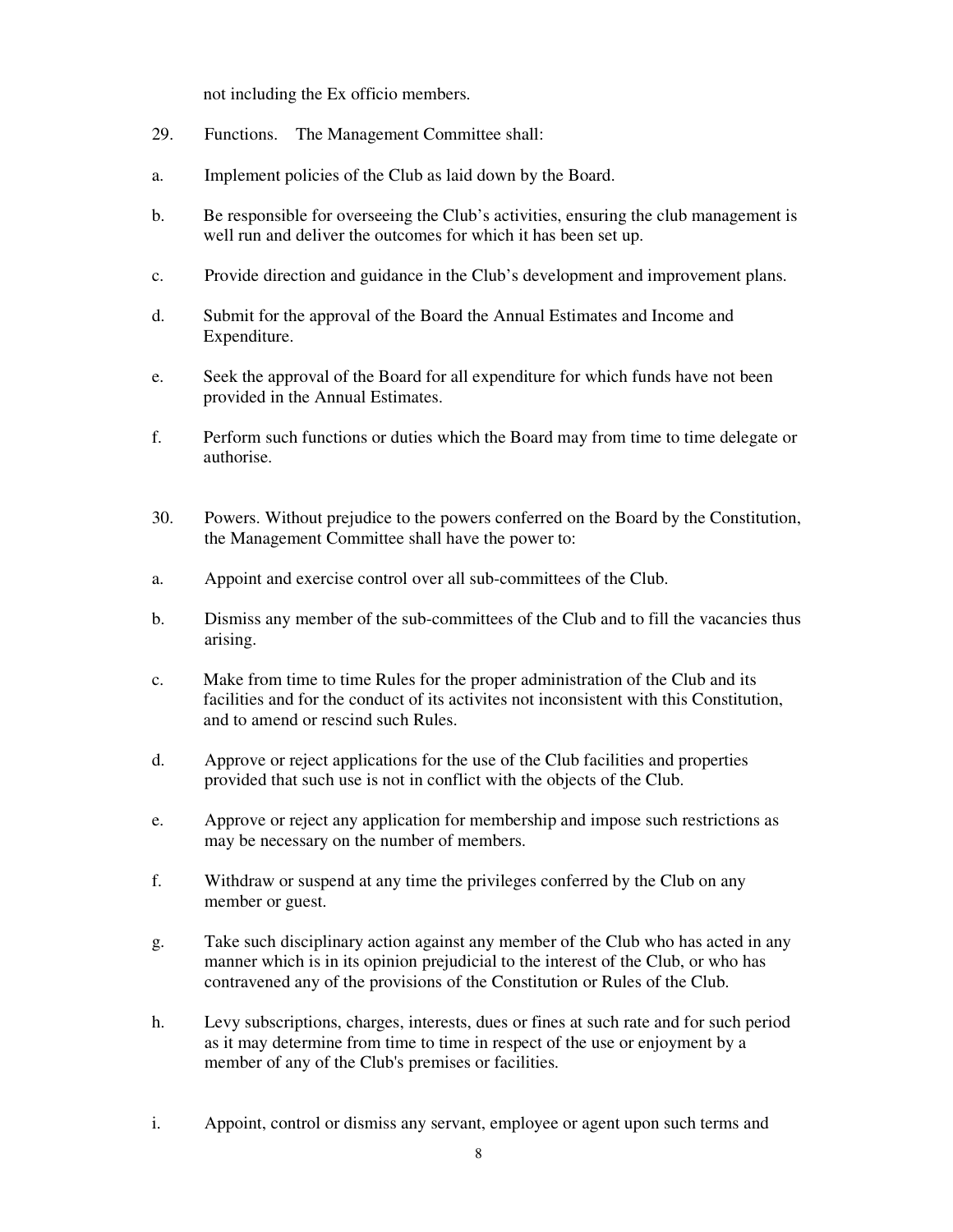conditions as it deems fit.

- j. Delegate such powers, functions and duties to such person(s) or sub-committee(s) as it deems fit.
- 31. Meetings.
- a. The Management Committee shall meet at least once in every three (3) months.
- b. The Honorary Secretary shall give seven (7) days' notice of the meeting unless the urgency of the business otherwise requires.
- c. Meeting of the Management Committee shall be convened by the Honorary Secretary at the request of the Chairman/Vice President.
- d. At least half of the Management Committee members, excluding the Ex officio members, shall be present to constitute a quorum.
- e. The Chairman/Vice President, or in his absence, the Vice Chairman, shall preside at the meetings of the Management Committee.

# PART IX - DUTIES AND POWERS OF OFFICE BEARERS

- 32. Chairman Management Committee
- a. The Chairman Management Committee shall be responsible to the general body of members and to the Board for the proper and efficient running of the Club in all aspects. He shall represent the Club in dealing with other Clubs or bodies in Singapore.
- b. The Chairman Management Committee, or any other person officiating as Chairman of the meeting shall have a casting vote at meetings of the Management Committee at which he presides.
- c. The Chairman Management Committee may from time to time assign responsibilities or duties to members of the Management Committee.
- 33. The Vice Chairman. The Vice Chairman shall assist the Chairman and shall in the latter's absence discharge the duties and responsibilities of the Chairman.
- 34. The Honorary Secretary. The Honorary Secretary shall be responsible for:
- a. Reporting to the Management Committee on the progress and conduct of all activities and operations of the Club from time to time;
- b. Keeping minutes of all general and committee meetings;
- c. Keeping all records, (except financial) of the Club and ensuring the correctness of such records;
- d. Maintaining an up-to-date Register of Members at all times.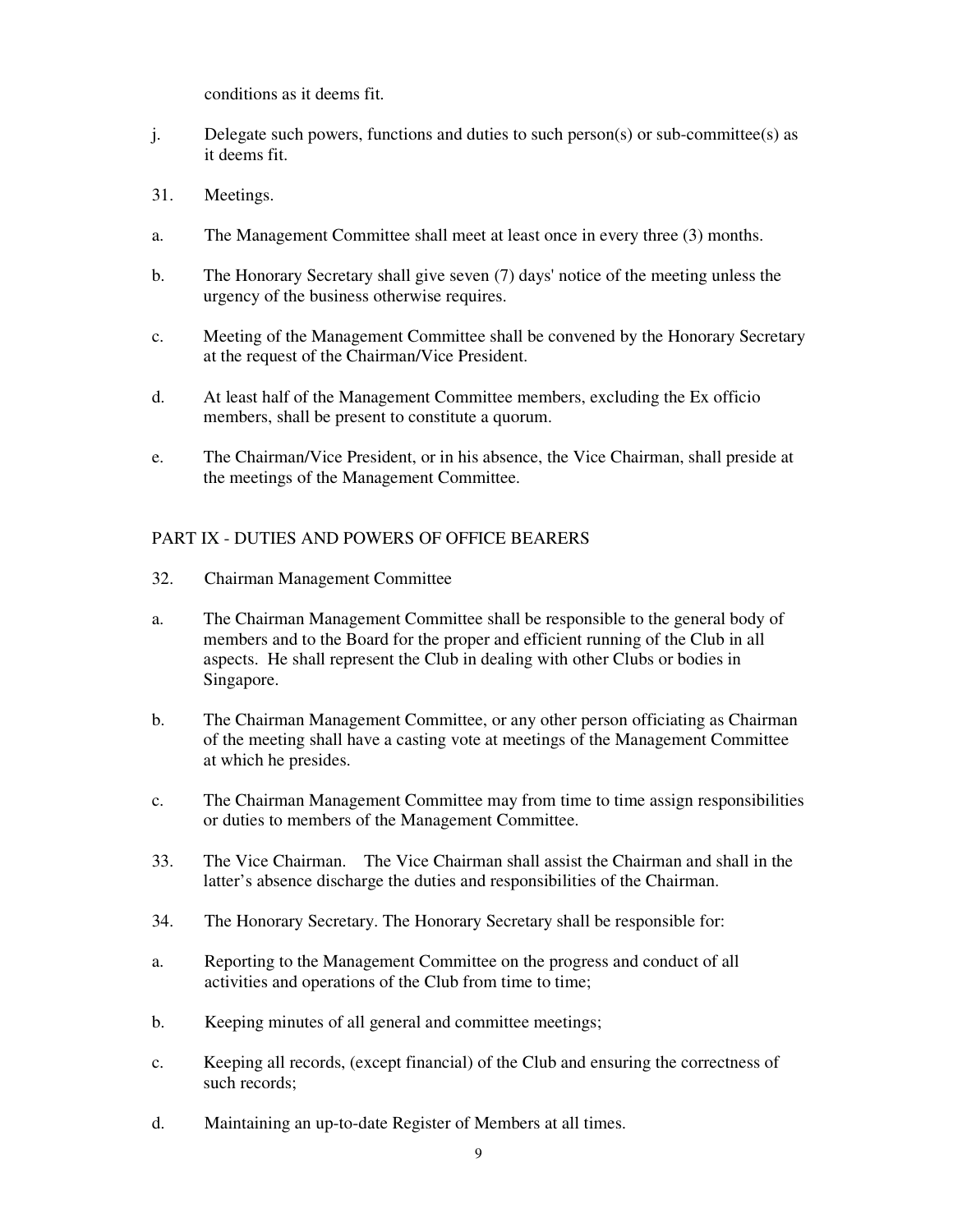- 35. The Assistant Honorary Secretary shall assist the Honorary Secretary and in the absence of the latter, discharge the duties and responsibilities of the Honorary Secretary.
- 36. Honorary Treasurer. The Honorary Treasurer shall be responsible to provide oversight for:
- a. Collecting and disbursing all monies on behalf of the Club;
- b. Keeping the accounts of the Club;
- c. The preparation of the Annual Estimates of Income and Expenditure for consideration by the Management Committee;
- d. The preparation of a monthly statement of Income and Expenditure and submitting of the same to the Management Committee;
- e. The preparation of the Statement of Income and Expenditure and the Balance Sheet for the previous Financial Year;
- f. Presenting on behalf of the Management Committee to the Board for approval the Audited Statement of Income and Expenditure and the Audited Balance Sheet for the previous Financial Year.
- g. Making all payments approved by the Management Committee.
- 37. The Assistant Honorary Treasurer shall assist the Honorary Treasurer and in the absence of the latter, discharge the duties and responsibilities of the Honorary Treasurer.
- 38. Ordinary Committee Members shall assist in the general administration of the Club and perform duties assigned by the Management Committee from time to time.

### ARTICLE X - SUB -COMMITTEES

- 39. Sub-Committees may be appointed from time to time by the Management Committee for such period and with such objects (not inconsistent with the Constitution), designation, powers, duties and rules for the conduct thereof as it may determine.
- 40. Every Sub-Committee shall be chaired by a member of the Management Committee who shall report to the Management Committee on the progress and conduct of its activities.

### PART XI - FINANCES

41. The Financial Year shall be the period from the first day of April to the last day of March in the following year.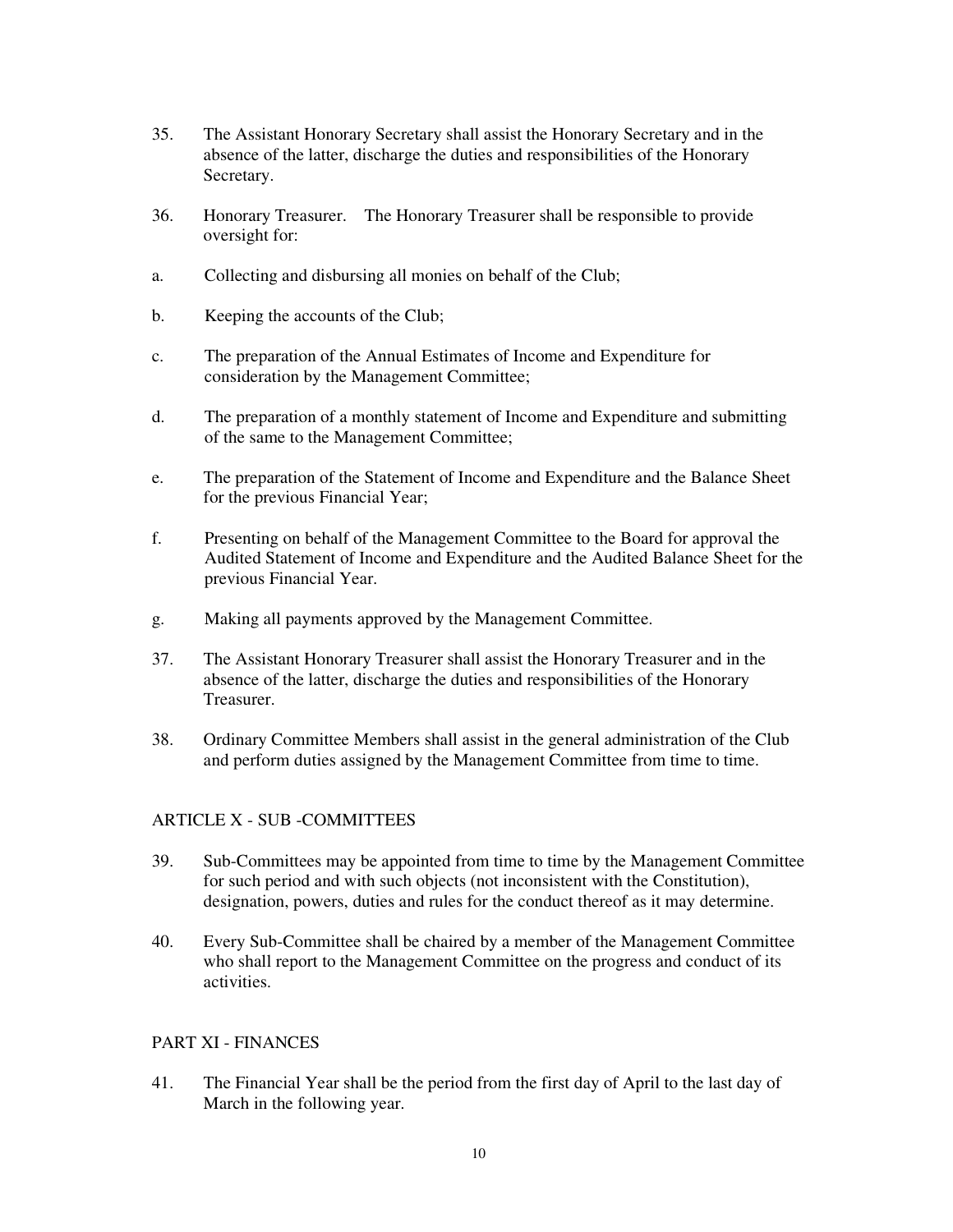### 42 – Investment of Club Reserves

- a. The Management Committee shall have the power to invest the cash reserves of the Club and at any time or times to sell or convert or call in any investments or to transpose the same into any other investments.
- b. The powers of the Management Committee set out in Article 30 of this Constitution shall be limited to and subject to the following restriction:
	- (1) The cash reserves of the Club may only be invested in fixed deposits account and bonds;
	- (2) The total investments of the Club's cash reserves in bonds in financial year shall not exceed 50% of the total cash reserves of the Club as set out in the Club's accounts of the preceding financial year;
	- (3) The cash reserves of the Club placed in fixed deposits must be put in fixed deposit accounts with banks licensed under the Singapore Banking act or any other financial institutions approved by the Monetary Authority of Singapore;
	- (4) The investment options may include bonds issued by Singapore Government or any other Singapore Statutory Board or statutory bodies. It may also include bonds issued by a Singapore–based corporation having a substantial ownership of its parent in Singapore, with at least S\$500 million paid up capital, and has been owned by the parent company for at least the past three (3) years.
- 43. Club Funds.
- a. The funds of the Club shall comprise income derived from fees, subscriptions or charges described in Article VI and income from any other sources which may be approved by the Board from time to time.
- b. The Club shall not raise funds from the public for whatever purposes, without the prior approval in writing of the Head, Licensing Division, Singapore Police Force and/or other relevant authorities.
- c. Club Funds shall not be used to pay the fines of members who have been convicted in a Court of Law.
- 44. Control of Club Funds.
- a. The control of the Club funds is vested in the Management Committee who may authorise expenditure as they deem fit.
- b. All items of expenditure, except incidental expenses for which payment by cash may be permitted from the Petty Cash Imprest, shall be paid by cheque.
- 45. Banking Account
- a. The Club shall maintain one or more bank accounts with such bank(s) as the Management Committee may decide.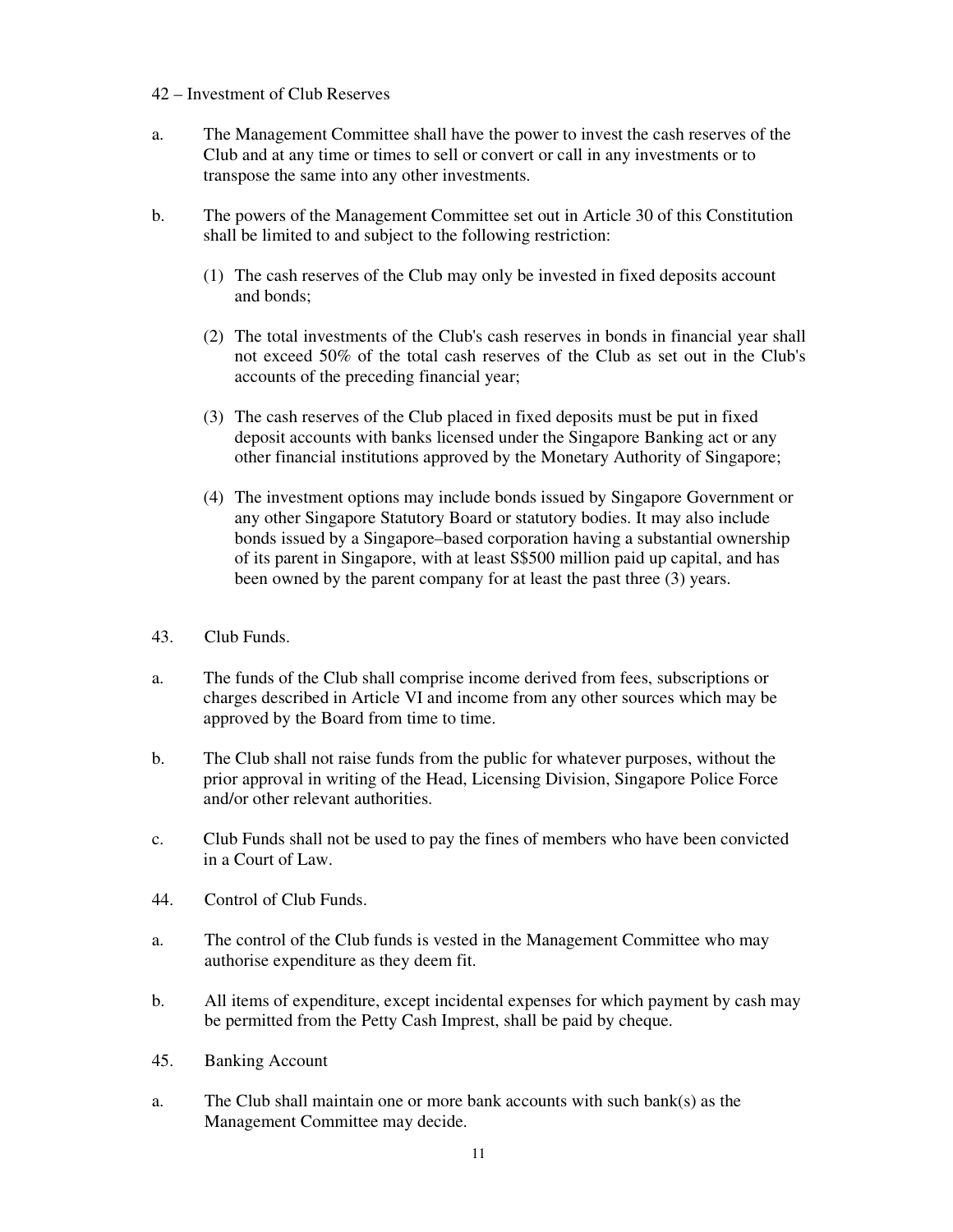- b. The Management Committee may authorise the General Manager of the Club or such other person(s) to sign cheques for and on behalf of the Club on such terms and conditions as the Management Committee deems fit.
- 46. Audit.
- a. An Audit Board consisting of two (2) persons, not being members of the Management Committee, shall be appointed by the Chairman of the Board.
- b. The Audit Board shall audit the Statement of Income and Expenditure and the Balance Sheet at the end of each Financial Year and submit a report thereof to the Board of Governors and the Annual General Meeting. The Audit Board may from time to time audit the accounts of the Club as they deem necessary or if so directed by the Chairman of the Board.

### PART XII - GENERAL MEETINGS.

- 47. General Meetings of the Club shall be convened by the Honorary Secretary and shall be:
- a. The Annual General Meeting;
- b. Extraordinary General Meeting.
- 48. Annual General Meeting.
- a. The Annual General Meeting shall be held not later than 31st December annually after the close of the financial year. The agenda shall consist of the following:
	- (1) The Chairman's Address.
	- (2) Confirmation of the minutes of the previous Annual General Meeting
	- (3) Receipt of the Audited Statement of Income and Expenditures for the previous financial year.
	- (4) Receipt of the Audited Balance Sheet.
	- (5) Any other matters of which notice in writing has been given to the Honorary Secretary at least seven (7) days before the meeting.
- b. Members of the Club shall be notified of the date of the Annual General Meeting and provided with a copy each of the Agenda and the Minutes of the previous Annual General Meeting at least fourteen (14) days prior to the meeting.
- 49. Extraordinary General Meeting.
- a. An Extraordinary General Meeting of the Club shall be convened by the Honorary Secretary: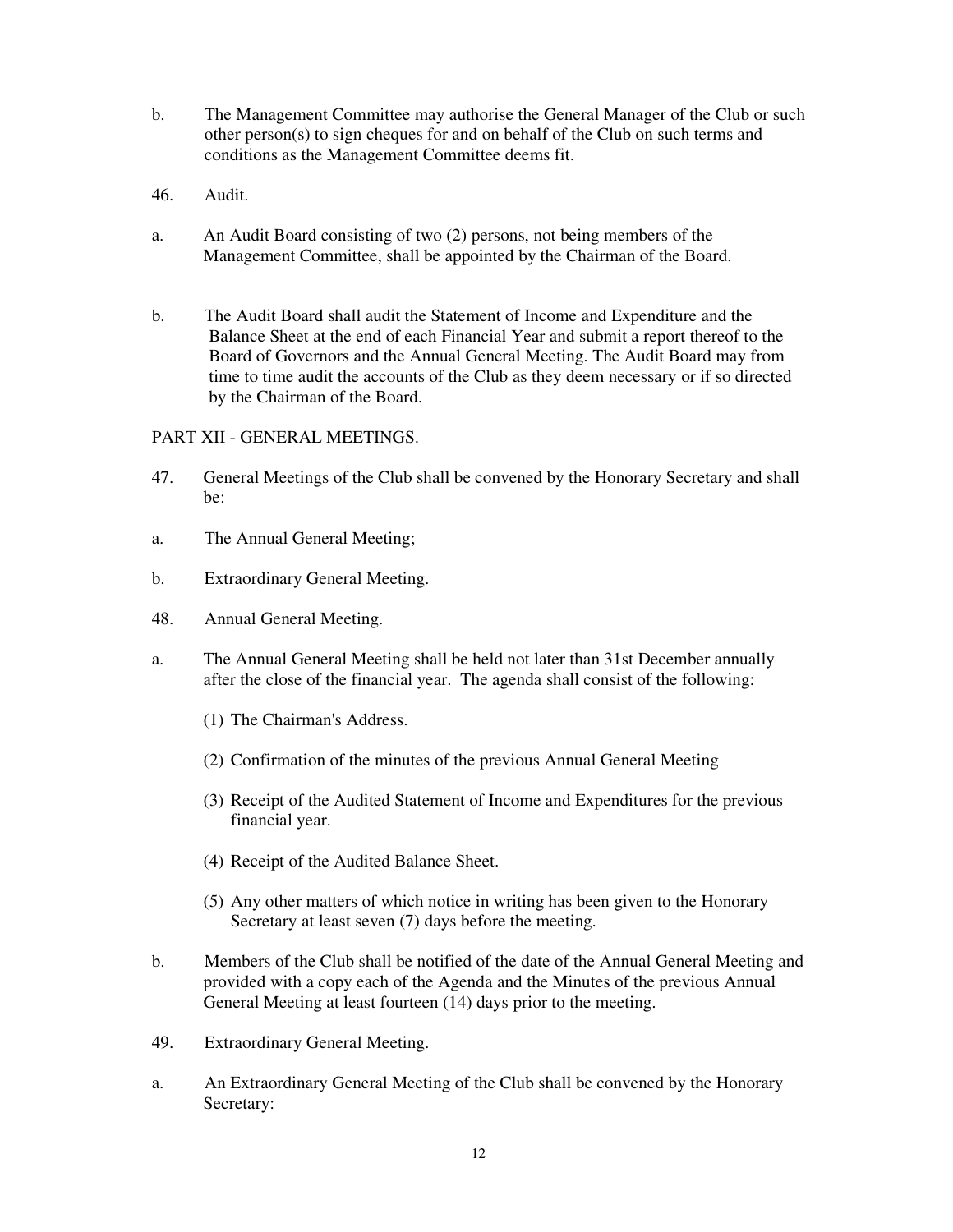- (1) On the instruction of the Board;
- (2) On the instruction of the Management Committee; or
- (3) On the writing application to the Honorary Secretary supported by at least one quarter (1/4) of the Ordinary (Pioneer) and Ordinary Members of the Club together with a written statement of the purpose for which the meeting is desired.
- b. Notice of an Extraordinary General Meeting shall be given to members not less than seven (7) days before the meeting unless the urgency of the matter otherwise requires.
- c. Only the matters for which such an Extraordinary General Meeting is called shall be placed on the Agenda.
- 50. The Chairman or in his absence, the Vice Chairman of the Management Committee shall chair all General Meetings of the Club. When both are absent, one of the other members of the Management Committee shall be elected to the Chair.
- 51. Quorum.
- a. At least 100 Ordinary (Pioneer) and Ordinary Members present at a General Meeting shall constitute a quorum.
- b. Where there is no quorum at the commencement of a General Meeting, the meeting shall stand adjourned to such time as the Management Committee may determine and if at the adjourned meeting, the number of members present be insufficient to form a quorum, the members present shall be deemed to constitute a quorum.
- 52. Voting.
- a. Voting at all General Meetings shall normally be by show of hands.
- b. Each Ordinary (Pioneer) or Ordinary Member present shall be entitled to one (1) vote.
- c. Motions at General Meetings of the Club shall be carried by a simple majority vote.

### Part XIII – Trustees

- 53. If the Club at any time acquires any immovable property, such property shall be vested in trustees subject to a declaration of trust
- 54. The trustees of the Club shall:
- a. Not be more than four and not less than two in number.
- b. Be appointed by the Armed Forces Council.
- c. Not effect any sale or mortgage of the property without proper and prior approval of Armed Forces Council.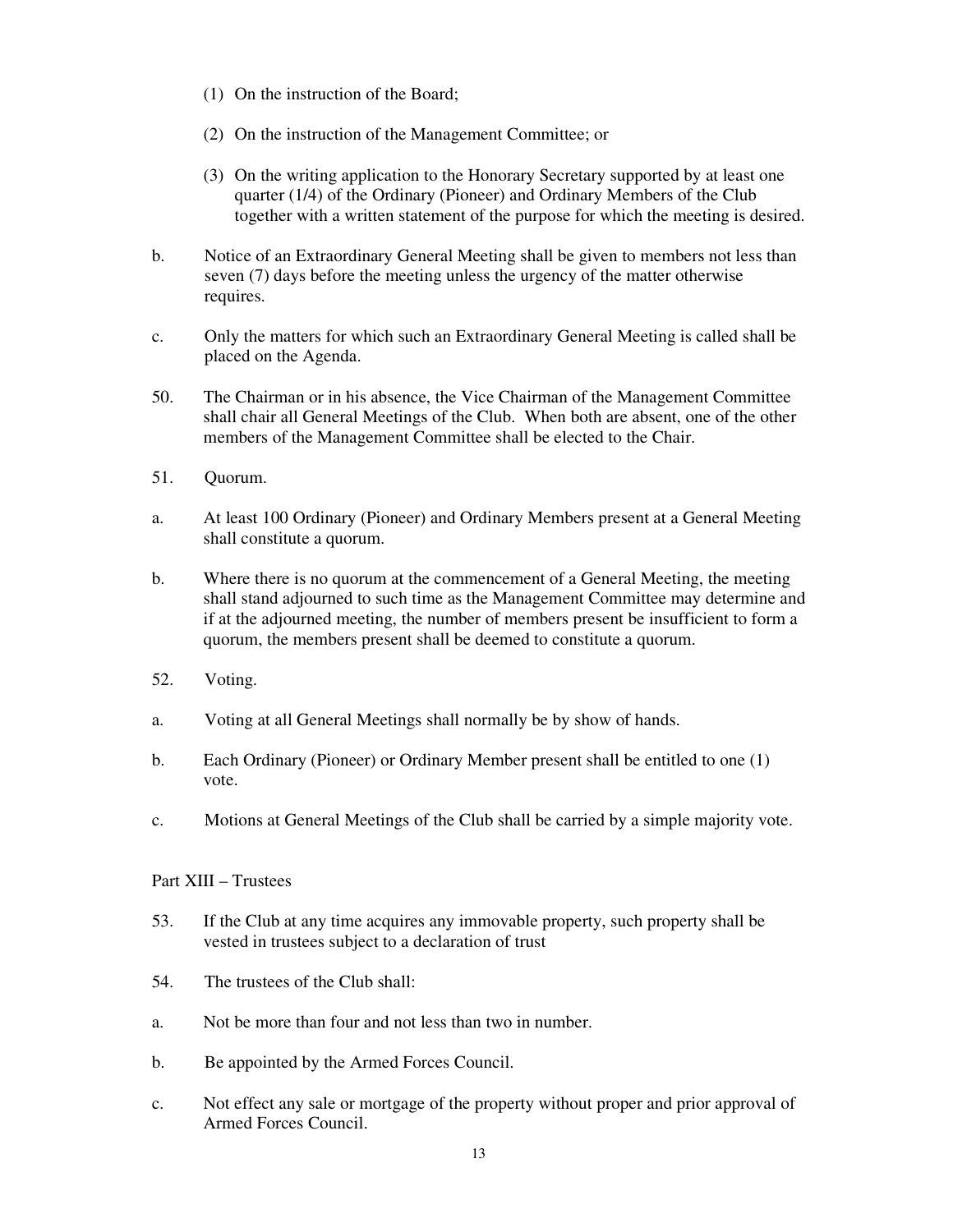- 55. The office of the trustee shall be vacated if:
- a. the trustee dies or is certified to be a lunatic or of unsound mind; or
- b. the trustee is absent from the Republic of Singapore for a continuous period of more than one year; or
- c. the trustee is guilty of misconduct of such kind as to render it undesirable that he continues as a trustee; or
- d. the trustee submits his notice of resignation from the trusteeship.
- 56. The addresses of immovable properties, names of trustees and any subsequent changes must be notified to the Registrar of Societies.

#### PART XIV - DISCIPLINE

- 57. All members shall be bound by the provisions of the Constitution and all amendments thereto and by such Rules as may be made from time to time by the Management Committee.
- 58. Disciplinary Action.
- a. The Management Committee shall have the power to appoint a Disciplinary Committee for such period and on such terms it deems fit to conduct inquiries or investigations into any complaint(s) made against any member who in the opinion of the Management Committee:
	- (1) has acted in any way prejudicial to the interest of the Club;
	- (2) has acted in a way embarrassing or derogatory to the Club;
	- (3) has been guilty of gross misconduct;
	- (4) has contravened or failed to comply with the provisions of the Club's Constitution or of any Rules and Regulations made thereunder.
- b. The Disciplinary Committee shall comprise five (5) members appointed by the Management Committee as follows:
	- (i) three (3) members of the Management Committee, one of whom must be the Secretary of the Management Committee; and
	- (ii) two (2) Ordinary Members.
- c. At least three (3) members of the Disciplinary Committee of which one must be an Ordinary Member shall be present to constitute a quorum.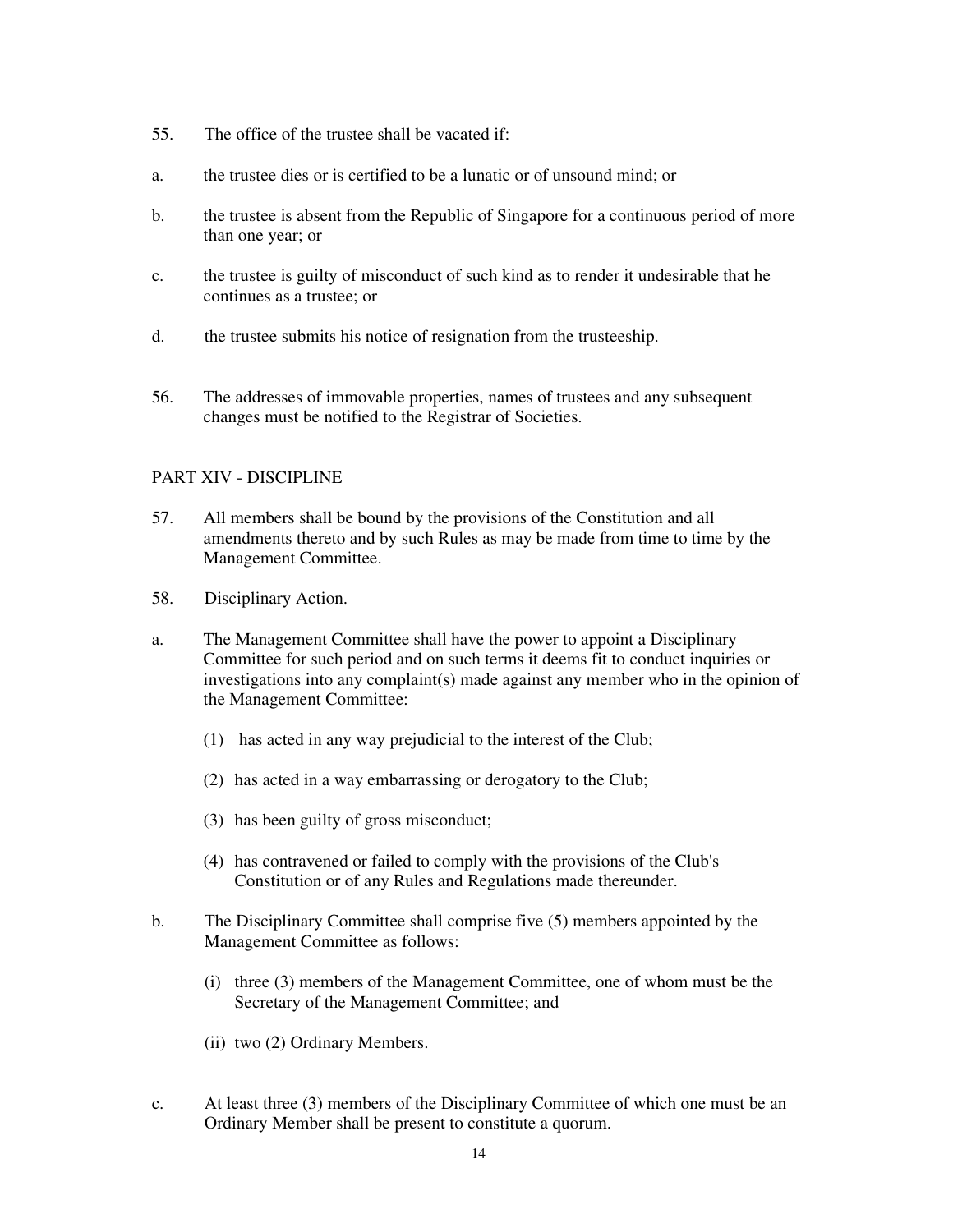- (1) The Disciplinary Committee shall cause to be served on the member concerned a notice (not being less than seven (7) days) requiring him to give written explanation, if any, and/or appear before the Disciplinary Committee.
- (2) The Disciplinary Committee may grant such extension of time to the member concerned upon an application in writing made before the expiry of the date stipulated in the notice.
- (3) If the Disciplinary Committee does not receive a written explanation from the member concerned by the date stipulated in the notice or such extended date as granted by the Disciplinary Committee, the Disciplinary Committee may proceed to conclude its findings as necessary.
- (4) All persons appearing before the Disciplinary Committee shall give evidence by way of a written statement and shall be liable to be examined orally by the Disciplinary Committee.
- d. On the completion of the inquiry, the Disciplinary Committee may:
	- (1) Dismiss the complaint;
	- (2) Reprimand the member;
	- (3) Impose a fine not exceeding two thousand dollars (SGD\$2,000);
	- (4) Impose a suspension of not more than twelve (12) months from the use of any facilities of the Club; or
	- (5) Recommend to the Management Committee to expel the member
- e. The decision of the Disciplinary Committee shall be deemed to be the decision of the Management Committee.
- f. Any member suspended in accordance with Article 58d(4) shall continue to be liable to pay the monthly subscription and other charges levied by the Club.
- g. Where the Disciplinary Committee has recommended that a member be expelled, the Management Committee shall expel the member provided that more than half of the members present at the meeting of the Management Committee vote in support of the recommendation, whereupon the member shall be required to resign.
- h. The decision of the Management Committee shall be final and conclusive.
- i. No member shall have the right of legal representation at the proceedings of the Disciplinary Committee.

# PART XV - LIABILITY OF THE CLUB

59. The Club shall not be liable for any loss or damage to any property or article brought upon or left at its premises by any person howsoever caused, including negligence of the Club's servants and/or agents.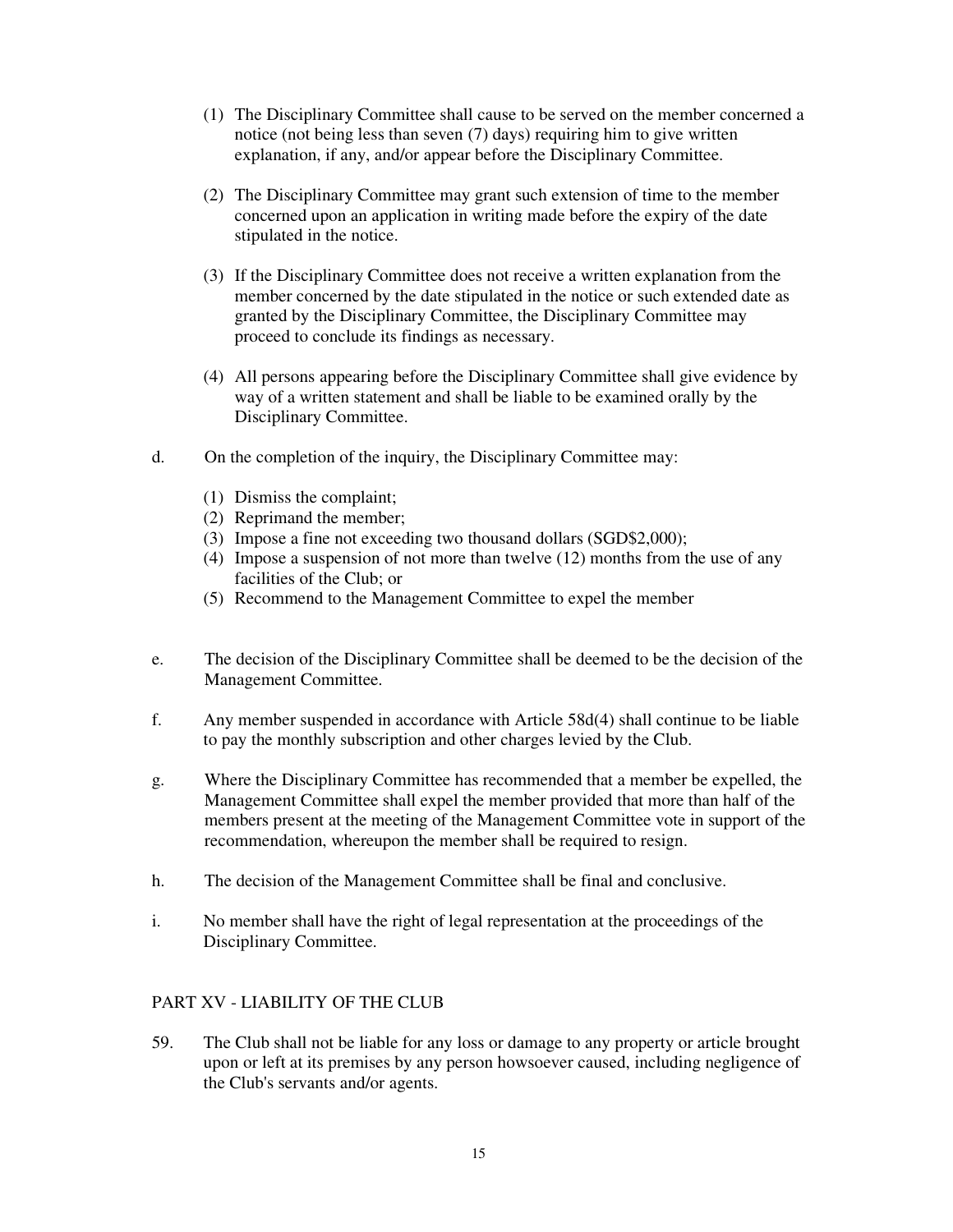# PART XVI - VISITORS AND GUESTS

- 60. Visitors and Guests. Any member may introduce guests to the Club provided that:
- a. Such guests shall not be admitted into the premises of the Club more than once in a week;
- b. a Visitors' Book shall be kept, in which shall be entered the names of all visitors and guests, together with the names and signatures of the members nominating them and the dates of their visits. No person shall be a visitor or guest until his name has been entered in this book.
- c. A member hosting his visitors/guests shall be responsible for the well-being and behaviour of his visitors or guests.

## PART XVII - PROHIBITIONS

- 61. No gambling of any kind, whether for stakes or otherwise is allowed in the Club premises without the prior approval of the Management Committee. However, with the prior approval of the relevant authorities, the Club may:
- a. Install fruit machines for the exclusive use of its members;
- b. Organise tombola sessions as part of its recreational activities for its members.
- 62. The introduction of materials for gambling (other than that for which approval has been given by the Board), or for smoking and consumption whether orally or otherwise of deleterious drugs or substances into the Club premises is prohibited.
- 63. The Club shall not do any of the following:
- a. Engage in any trade union activity as defined in any written law relating to trade unions for the time being in force in Singapore;
- b. Restrict or interfere or attempt to restrict or interfere with trade or make directly or indirectly any recommendation to, any arrangement with its members which has the purpose or is likely to have the effect of fixing or controlling the price or any discount, allowance or rebate relating to any goods or service which adversely affect consumer interests;
- c. Indulge in any political activity or allow its funds and/or premises to be used for political purposes;
- d. Indulge in any purpose(s) which are incompatible with the objects of the Club.
- e. Hold any lottery, whether confined to its members or not in the name of the Club or its office-bearers, committee or members unless with the prior approval of the relevant authorities.
- 64. The Club shall at all times prohibit undesirable characters from gaining access into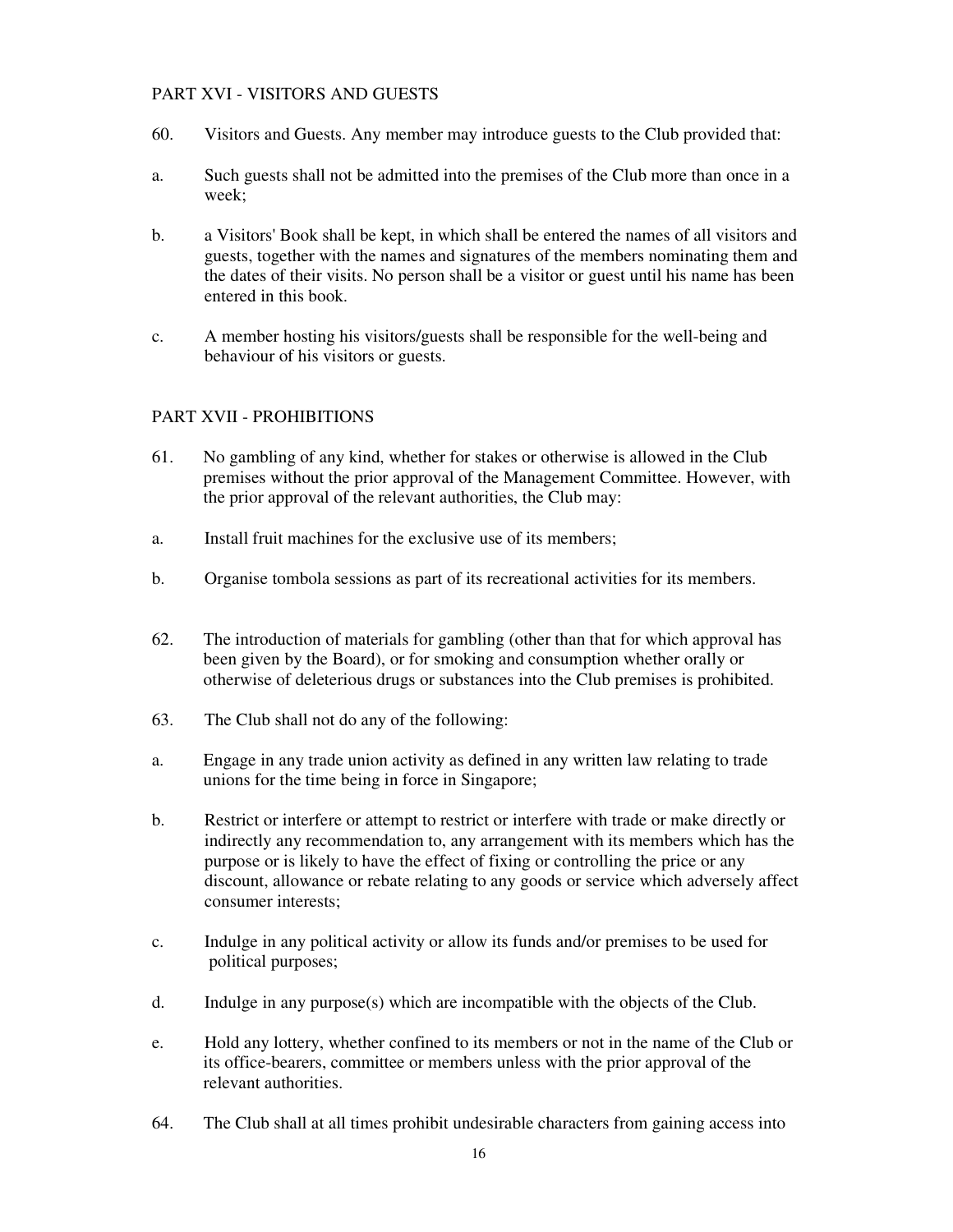its premises.

65. Statement to the press. No member shall make any press releases on matters pertaining to the Club without the prior approval of the Management Committee.

# PART XVIII - INTERPRETATION

- 66. Interpretation of the Constitution and Rules.
- a. The Board shall be the sole authority of this Constitution. The Management Committee shall be the sole authority of the Club's Rules. In the event there is a conflict between the Constitution and the Club's Rules, the decision of the Board shall prevail. The decision of the Board or the Management Committee upon any question of interpretation shall be final and binding on the members.
- b. The decision of the Board on any mater affecting the Club and the members and not specifically provided for this Constitution or by the Club's Rules shall be final and binding on the members.

# PART XIX - AMENDMENTS TO THE CONSTITUTION

- 67. Amendments to the Constitution.
- a. All amendments to Constitution, other than Part III (Objects), Part IV (Membership), Part VII (Board of Governors), Part XII (Trustees) and Part XX (Dissolution) shall be initiated and approved by the Board.
- b. Amendments to than Part III (Objects), Part IV (Membership), Part VII (Board of Governors), Part XII (Trustees) and Part XX (Dissolution of the Constitution shall be initiated by the Board and approved by the Armed Forces Council.
- c. No amendment to the Constitution shall take effect unless approved by the Board and the Registrar of Societies.

# PART XX - DISSOLUTION

- 68. The Club shall not dissolve itself or cease to provide the premise and facilities to members except:
- a. When the Club ceases to be licensee of the land on which the Club's premises and facilities are situated, or such substantial part thereof as would render it impracticable to continue to provide social, sporting and other recreational activities for the membership as a whole; or
- b. With the approval of the Board and with express consent of the Armed Forces Council.
- 69. In the event that the Club is dissolved, all the liabilities legally incurred by or on